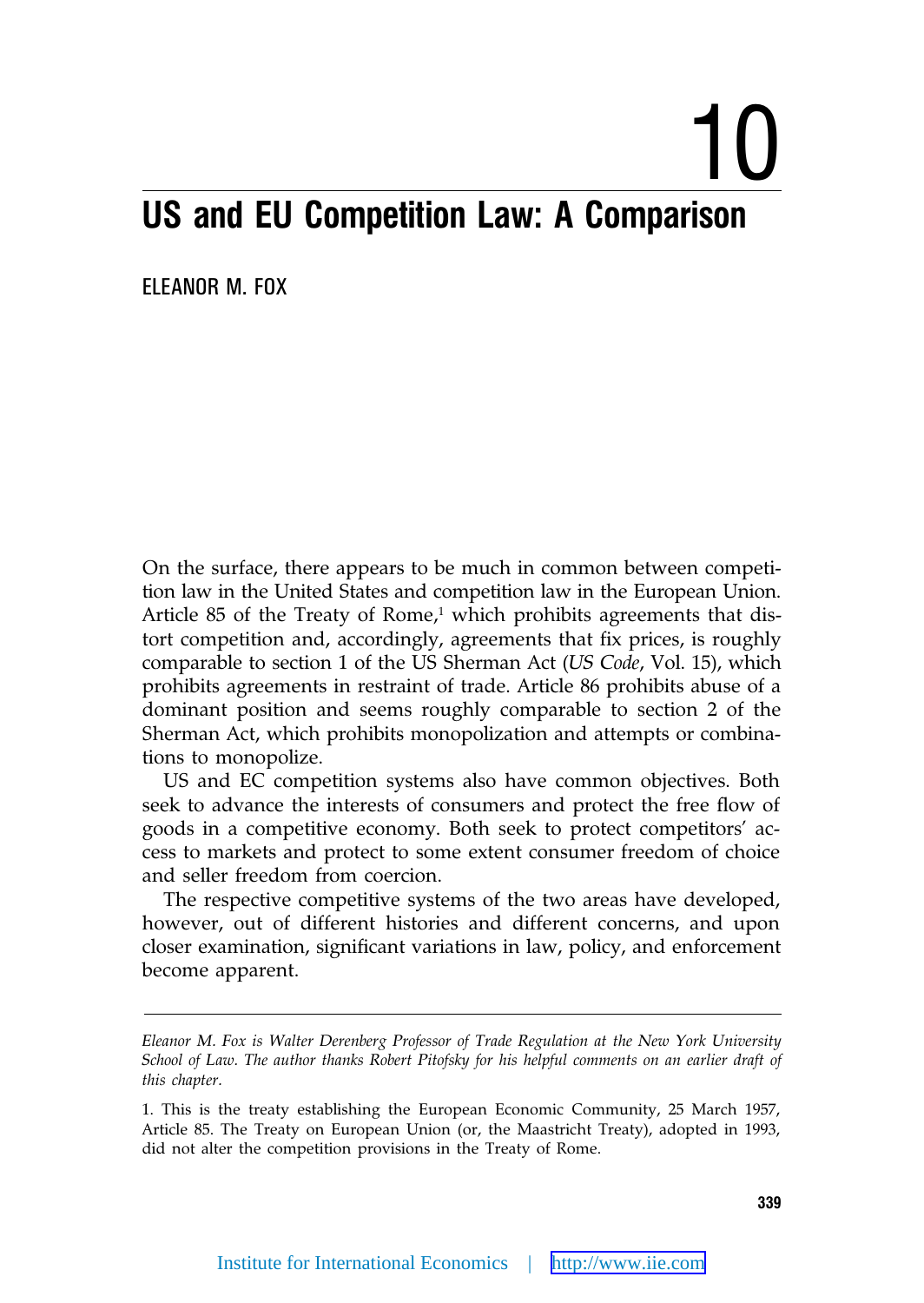# Goals of Competition Policy

US competition policy derives from statutes enacted at different times in US history, and therefore the goals of these statutes are not identical. Overall, US antitrust policy is primarily designed to protect consumer welfare (i.e., produce a variety of products at reasonable prices), with modest elements of fairness (right of firms to be free of coercion) and of hostility to vast concentrations of economic power. Through much of its history, US enforcement agencies and courts were not very sensitive to claims of efficiency; they assumed that a robust competitive market would automatically be efficient. However, many contemporary commentators believe that efficiency claims are likely to be given more weight in the future.

Sophisticated economic analysis is a centerpiece of American antitrust enforcement. "Industrial policy," defined here as overt efforts to strengthen domestic firms to serve goals other than competition and efficiency, such as successfully competing in global markets, has not had much influence on US antitrust law. Occasionally, industrial policy concerns such as promoting research and development influence competition rules, but those concerns rarely trump antitrust policy entirely. Fundamentally, competition has been the industrial policy of the United States.

In the European Union,<sup>2</sup> economic integration of the various member nations is a dominant objective of competition policy. The common market evolved from the perceived need to break down trade barriers between Western European nations, and Community policy therefore reflects as a cardinal principle the desirability of free movement of goods and people across member state lines. By contrast, the free movement of goods in the United States was achieved through a sympathetic interpretation of the commerce clause provisions of the US Constitution that effectively demolished local or regional preferences and state barriers.

While economics has a role in EU analysis, it is much less center stage than in the United States. The European Union is concerned about competitive opportunities for small and medium-size firms, raising the economic level of worse-off nations, and general notions of "fairness." There is also a sense in the European Union that joint ventures, mergers, and other collaborations may be necessary to enhance technological development and therefore to allow European firms to compete effectively in global markets. Article 85(3) of the EC Rome treaty embodies these notions, providing that otherwise void agreements or combinations may be exempted where they "contribute to improving the production or distribution of goods or to promoting technical or economic

<sup>2.</sup> The Maastricht Treaty created the European Union (EU). The European Economic Community, now called the European Community (EC), is a constituent part of the European Union. The competition law remains in the EC Treaty of Rome.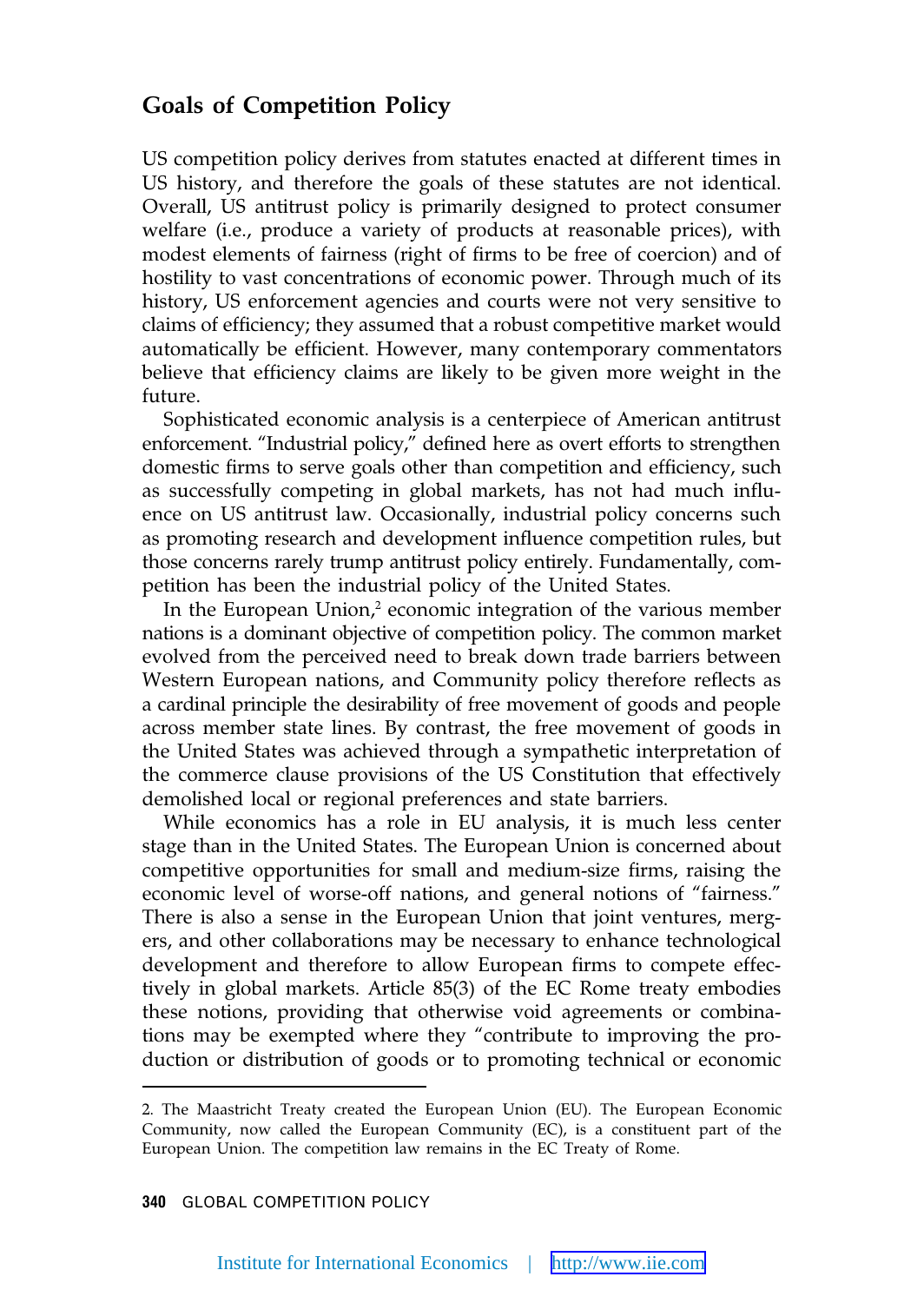progress . . ." as long as consumers enjoy a fair share of resulting benefits. While hard to judge, the language of the EC Rome treaty and EU enforcement policy seems to accept a larger element of "industrial policy" and of "fairness" than is accepted in the United States.

### Systems of Enforcement

US enforcement of competition policy is both complicated and litigationoriented. The statutes are in most cases concise, and the law has been made through judicial interpretation during a century of litigation. Opportunities for the federal government to make law or adjust policy by edict or guidelines are limited.

Complications in American competition policy derive from the fact that there are so many sources of enforcement and regulation. At the federal level, two agencies, the Antitrust Division of the Department of Justice and the Federal Trade Commission (FTC), have roughly coextensive jurisdiction, though the FTC has no criminal enforcement authority and the two agencies' policies are not always congruent. States and private parties injured in their business and property also have access to the courts, and they frequently bring cases that go beyond or are flagrantly inconsistent with prevailing federal policy. Finally, competition policy is sometimes influenced by protectionist efforts of the Department of Commerce and the International Trade Commission, and regulations and subsidies emerge from a broad variety of departments and agencies (for example, the Department of Defense with respect to the defense industry and the Federal Communications Commission with respect to telecommunications).

Enforcement in the European Union is far more regulatory and bureaucratic. Much regulation is based on a system of notification and approval by negative clearance, individual exemption, or block exemption. Block exemptions exist for the most common types of contracts-for example, distribution contracts—and companies seek the advantages of the block exemption by molding their transactions to fit its rigid structure, which lists the clauses that are permissible and those that are not.

In many areas of law—merger enforcement is a notable example—the substantive standard contained in the relevant EU regulation may be similar to the standard of US statutes and guidelines, but enforcement in the European Union to date has been more lenient.

## Enforcement against Cartel Behavior

US and EU law and enforcement attitudes are probably most similar in their hostility to price-fixing, market division, bid rotation, and other forms of hard-core cartel behavior.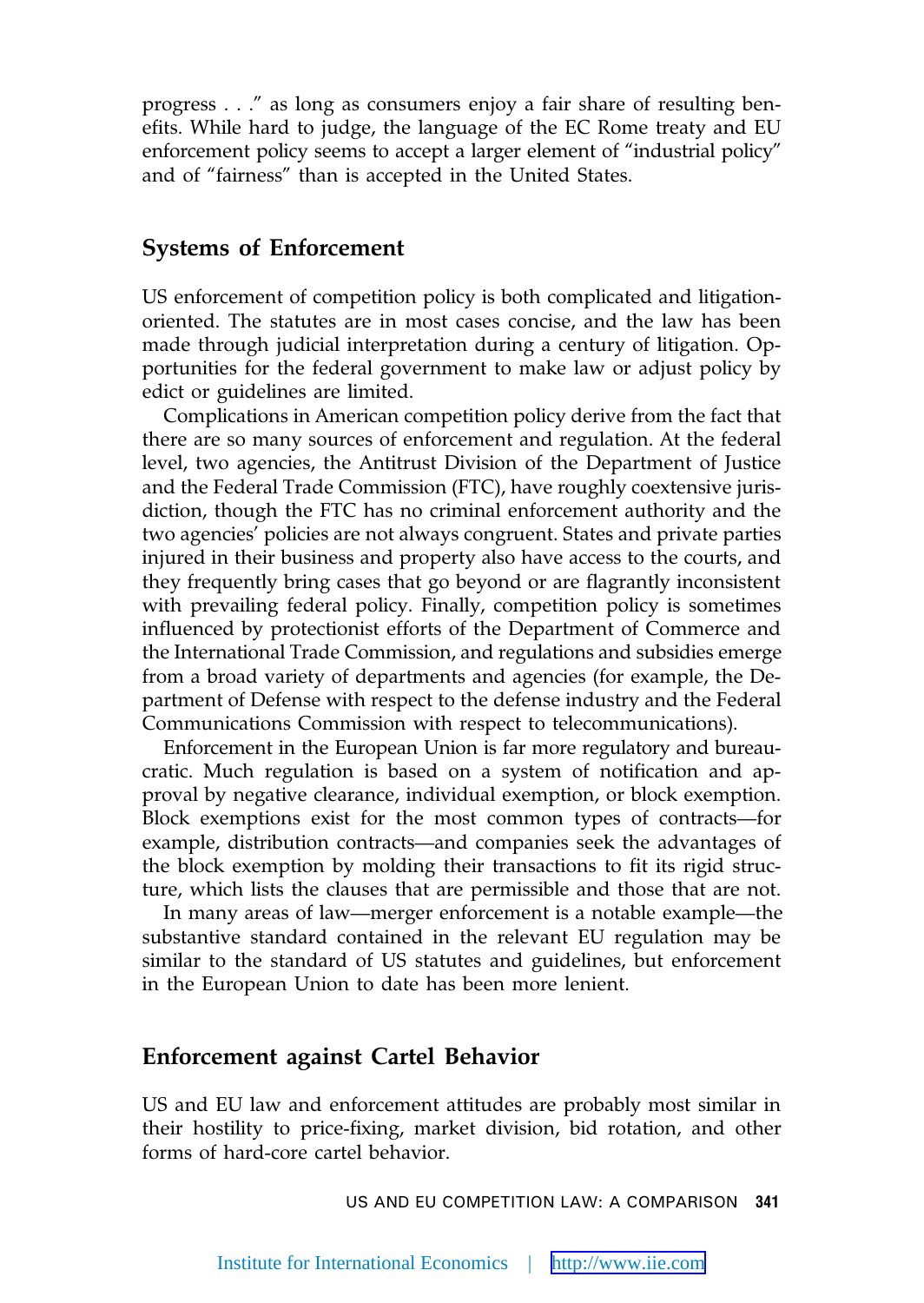In the United States, price-fixing and related behavior is treated as illegal per se, which means that practices such as price-fixing violate the law regardless of the market power of the participants, their motives, or purported business justifications.3

The assertion that price-fixing and related cartel behavior is treated with exceptional severity under American antitrust law is subject to a qualification. When the effect on price is indirect and the practices being challenged can contribute to efficiency (for example, through integration of resources), courts will take a "quick look" to determine whether the strict per se rule, as opposed to a more lenient rule of reason, should apply.4 The contours of this vague exception remain under consideration by the US Supreme Court, but in any event the US approach is not likely to undermine overall stringent treatment of hard-core cartels. Price-fixing and related practices often result in criminal penalties in the United States, and fines and damages to injured parties can be enormous.

The EU law against cartels is similar to US law. Cartels in the Community are covered by Article 85(1), which deals with market sharing, price-fixing and related practices. There are several EC exemptions that do not apply in US law. For example, there is some limited room for an exemption for crisis cartels (i.e., rationalization cartels in which there is chronic industry overcapacity) if the industry adheres to very strict conditions.5 Also, small and middle-size firms may enter into specialization agreements, agreeing to specialize in certain product markets and stay out of the markets of one another.<sup>6</sup> Finally, collaboration among European firms is subject to a *de minimis* exception not present in US law.<sup>7</sup>

The major difference between US and EU cartel enforcement is in levels and quality of enforcement. Price-fixing and other cartel behavior usually fall within the province of the US Department of Justice and are commonly treated with criminal sanctions. A substantial staff in the Justice Department's Washington office, as well as in regional offices in several major cities, is primarily devoted to detecting and challenging cartels.

The EC staff for cartel enforcement is very thin. There is no investigative staff and, as a result, cartels are normally uncovered, if at all, by complaint. In many parts of Europe, cartels were a customary way of life before the Treaty of Rome was adopted, and there is a serious ques-

7. Regarding the *de minimis* exception, see Volk v. Vervaecke (case 5/69, 1969, ECR 295).

#### 342 GLOBAL COMPETITION POLICY

<sup>3.</sup> The leading American case is United States v. Socony-Vacuum Oil Co. (310 U.S. 150, 1940).

<sup>4.</sup> Two cases exemplifying the approach are Broadcast Music Inc. v. Columbia Broadcasting System (441 U.S. 1, 1979) and Northwest Wholesale Stationers, Inc. v. Pacific Stationery & Printing Co. (472 U.S. 284, 1985).

<sup>5.</sup> See Synthetic fibers (Commission Decision 84/380, O. J. L. 207/17).

<sup>6.</sup> See Fine papers (Commission Decision 72/291, O. J. L. 182/24).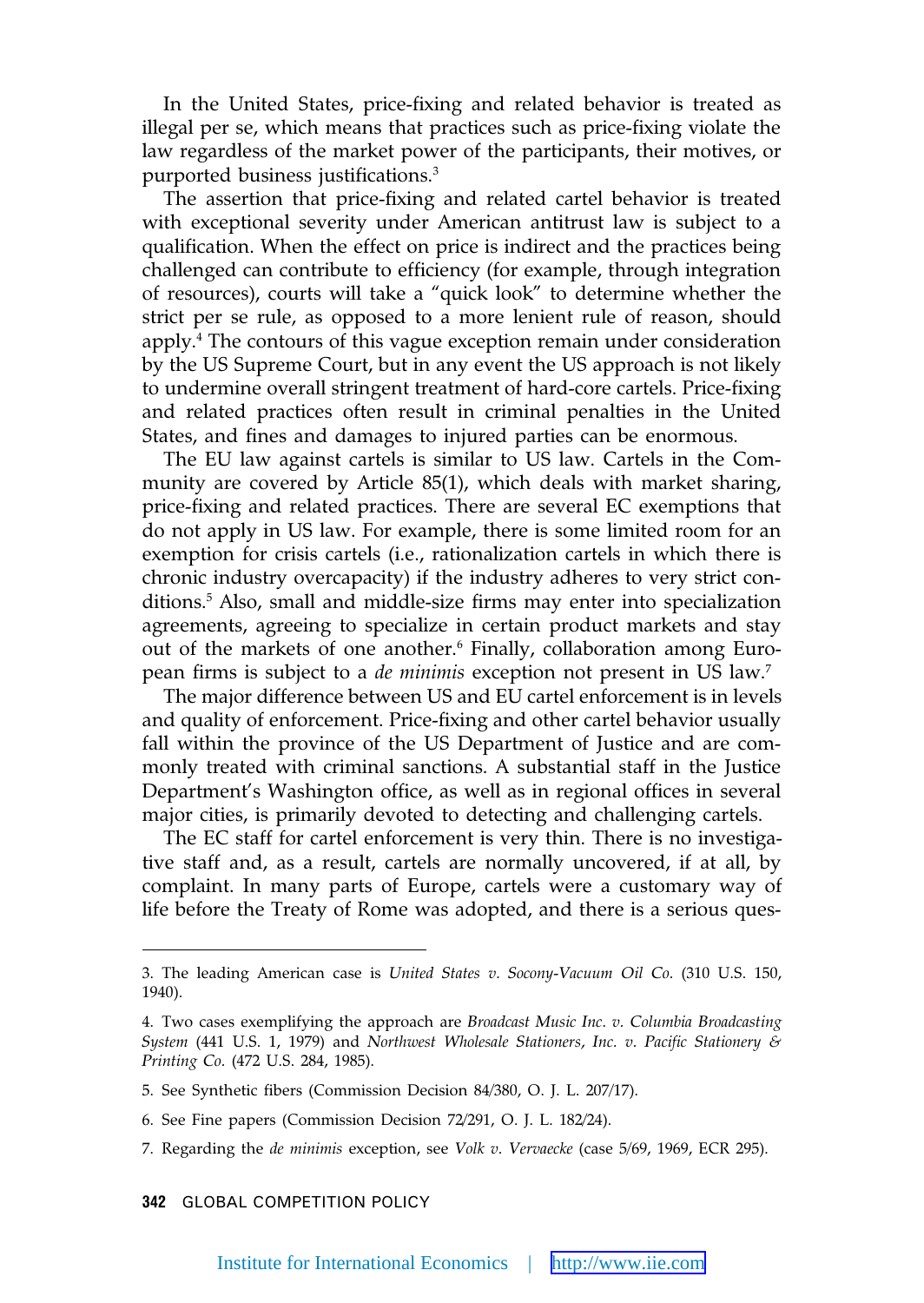tion concerning whether EC law (which has no criminal component) and EC enforcement have reduced the level of secret cartels significantly.

#### Dominant Firm Behavior

Restrictions on business behavior designed either to achieve or maintain dominant power is an important element of competition policy in both the United States and the European Union. On closer examination, however, the definition of what constitutes a dominant firm and the types of conduct that constitute violations of law differ in the two jurisdictions.

While the controlling US statute is silent on the point and case law somewhat ambiguous, leading US cases appear to treat firms as holding monopoly power only if they control about two-thirds or more of a relevant market.<sup>8</sup> Moreover, market power (even monopoly power) alone is not enough to violate American statutes; there must be an element of unacceptable conduct to achieve or maintain that position.

US law on the question of monopolizing behavior has changed markedly over the years. In early cases such as United States v. Aluminum Co. of America (148 F.2d 416, 2d Cir., 1945) and United States v. Griffith (334 U.S. 100, 1948), it appeared that virtually any conduct that had an exclusionary effect on actual or potential competitors would violate the statute—unless it could be defended, in the words of the Alcoa decision, as an example of "superior skill, foresight, and industry." In recent years, American courts have backed away from such a stringent approach and generally allow firms to achieve or defend their legally acquired monopoly position through aggressive competitive behavior.9 Examples of conduct that go beyond acceptable behavior include "predatory" pricing (i.e., below-cost pricing en route to greater power), acquisition of direct rivals, long-term lease arrangements with penalty clauses if the customer switches to a challenger of the monopolist, and refusals to deal for no business purpose other than to injure a competitor.

In the European Union, Article 86 declares illegal "any abuse  $\dots$  of a dominant position within the Common Market" and goes on to indicate examples of dominant-firm abuse. The founders of the Community did not oppose bigness. Rather, they believed that European firms were often below optimum scale and therefore not large enough to achieve

<sup>8.</sup> Companies with only 30 or 40 percent of a market may "attempt to monopolize," but conduct must be plainly anticompetitive and lacking in business justification to be deemed a violation, and it must predictably produce monopoly if allowed to continue to operate. For example, see Spectrum Sports, Inc. v. McQuillan (506 U.S. 447, 1993) and Turner (1975).

<sup>9.</sup> See, for example, Telex Corp. v. IBM (367 F. Supp. 258, N.D. Okla. 1973, rev. per curiam 510 F.2d 894, 10th Cir., cert. dismissed, 423 U.S. 802, 1975).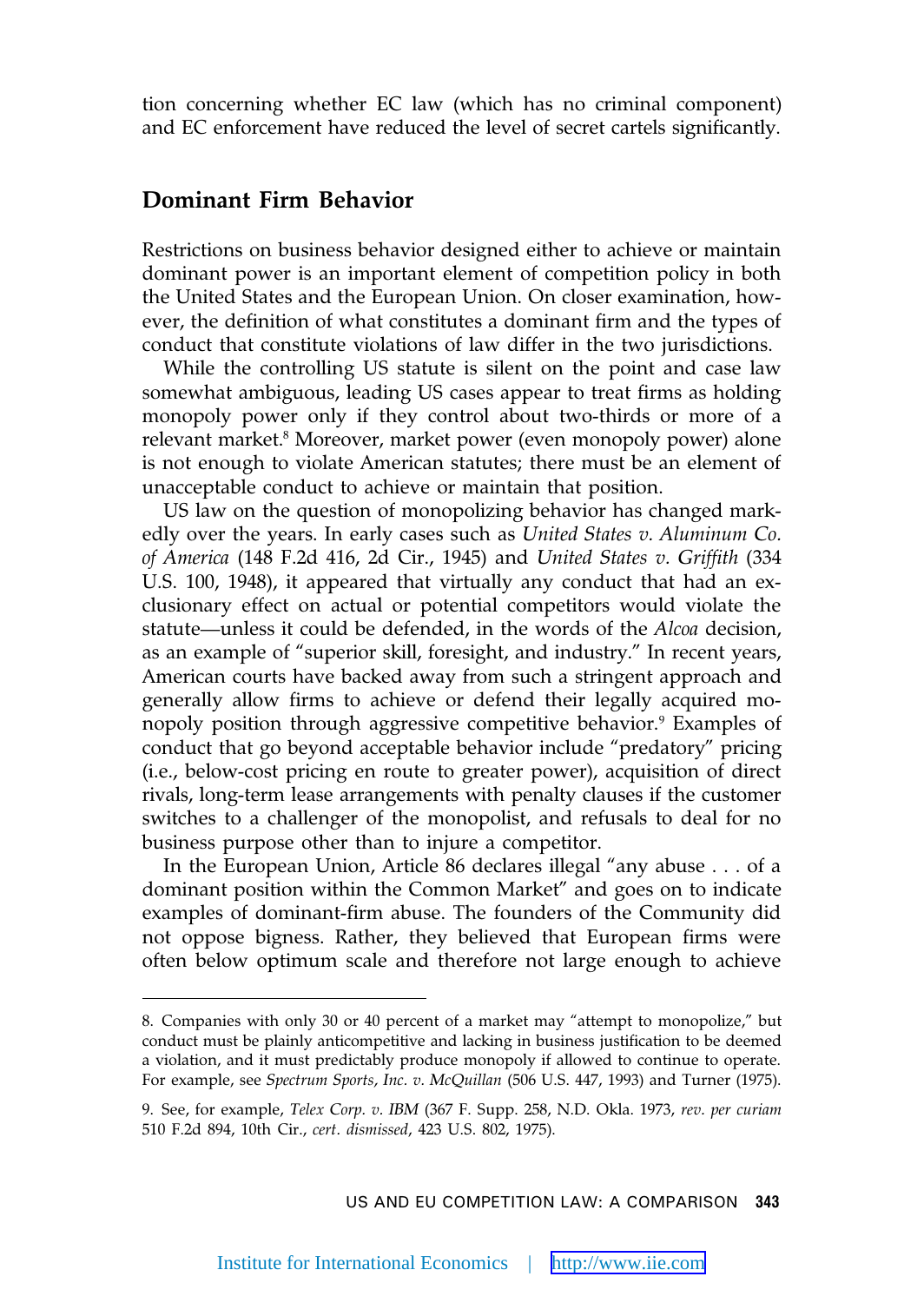maximum efficiency or to compete with foreign-based multinationals, particularly those based in the United States. Therefore, the initial conception was to regulate power rather than to prevent its acquisition (Joliet 1970).

According to Hoffman-La Roche v. Commission (case 85/76, 1976, ECR 461, para. 38), a dominant firm under EU law is one that has the power to behave to an appreciable extent independently of its competitors, its customers, and ultimately of the consumers." A 40 percent market share, in the presence of significant barriers to entry, can constitute dominance, and a firm with 50 percent of a market or more is presumed to have dominance (AKZO Chemie BV v. Commission, case C-62/86, 1991 ECR I-3359)—a level substantially below the point that "monopolization" restrictions begin to apply in the United States.

Article 86 itself lists some examples of dominant-firm abuse, including the imposition of unfair purchase or sales prices, limits to production, application of dissimilar conditions to equivalent transactions, and extraction of supplementary obligations from customers that are not connected with the subject of the transaction.

In several respects, the conduct declared illegal under Article 86 would probably be legal if a US firm with monopoly power engaged in it. For example, a firm that legally acquires a monopoly position can sell at any price it chooses under US law and can intentionally limit production in order to drive up the price. That is so because US law is not regulatory (in the sense of direct regulation of price and output) but rather concentrates on preserving conditions, whereby free-market forces can constrain price and can induce optimal production.

EC case law demonstrates that conduct constituting "abuse" ranges beyond the four examples in Article 86. A dominant firm has broad duties to deal and may offend the law by not serving all demand.<sup>10</sup> In other respects, standards of conduct may appear similar to those in the United States-for example, abusing a dominant position through predatory pricing or discrimination in price is illegal, but EC law has far looser standards for proof of either offense.<sup>11</sup>

Dominant firms may escape what otherwise might otherwise be a violation of Article 86 by "objective justification" of their practices—e.g., that the conduct was important to serve the market (Gyselen 1989, 616, n. 49).

<sup>10.</sup> Höfner and Elser/Macrotron (case C-41/90, 1991 ECR I-1979). See also Radio Telefis Eireann v. Commission (cases C-241/91 P and C-242/91 P, 1995 ECR I-743) concerning the duty to license intellectual property when necessary to create a new product that consumers demand.

<sup>11.</sup> Compare AKZO Chemie BV v. Commission (case C-62/86, 1991 ECR I-3359) with Brooke Group v. Brown & Williamson Tobacco (509 U.S. 209, 1993).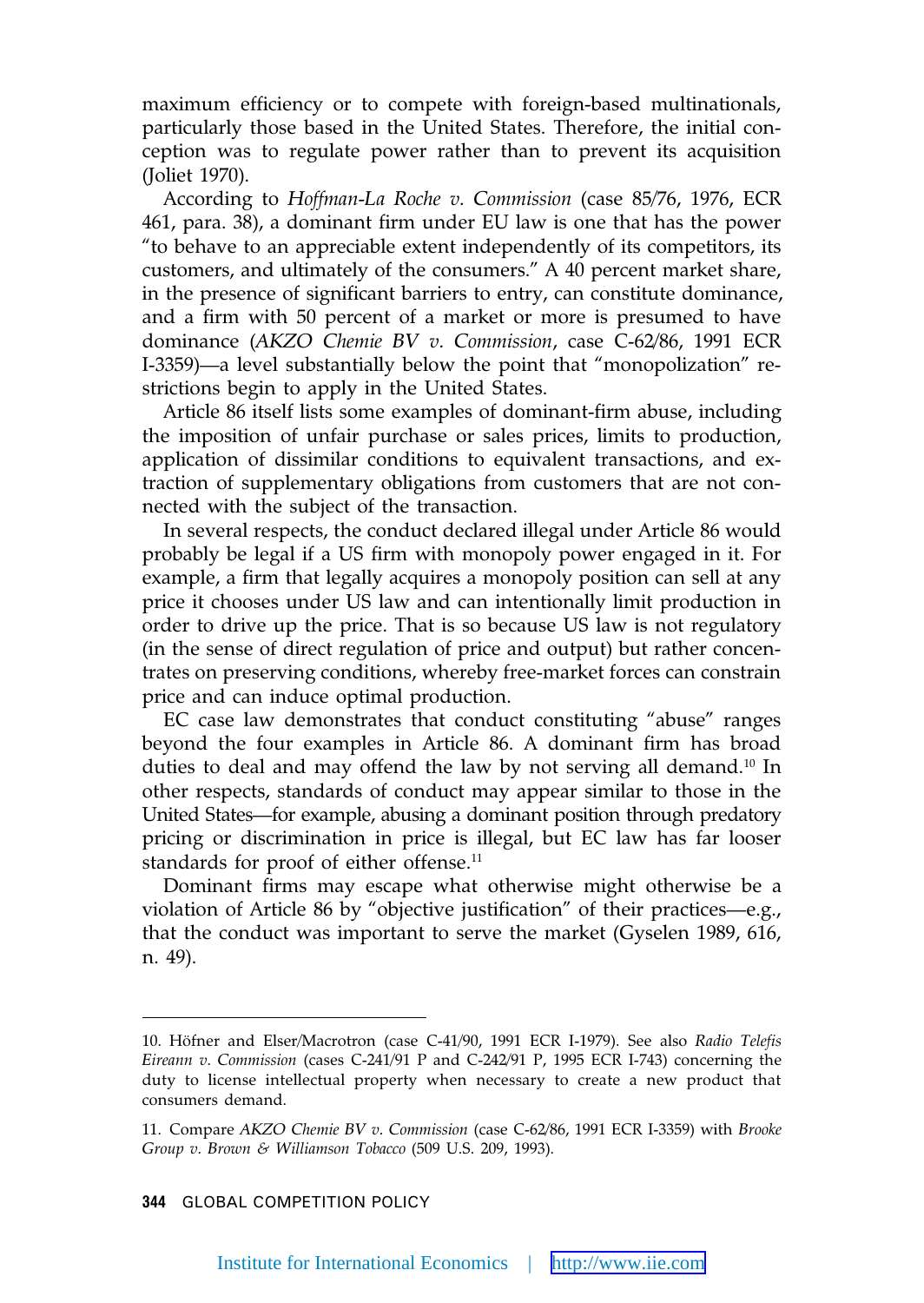#### Vertical Contractual Arrangements

US and EU differences of approach to antitrust regulation of contractual arrangements between suppliers, distributors, and customers reflect significant differences in competing policy considerations and in balancing goals of competition policy against goals of enforcement.

In the United States 20 or 30 years ago, regulation of a wide range of distribution arrangements was fairly restrictive of private firms' conduct. Not only were maximum and minimum resale price maintenance agreements declared illegal per se,<sup>12</sup> but stringent rules applied as well to division of customers and territories among distributors,13 exclusive dealing contracts, $14$  and tie-in sales. $15$  At least in part, these older rules reflected a concern for the preservation of fair opportunities for distributors to compete and to act independently of their suppliers. Distributors' freedom—viewed as freedom to respond to the market—was assumed to be consistent with consumers' interests.

In the 1980s, a "minimalist" school of US antitrust took the very different position that almost all vertical restraints were procompetitive. The animating notion appeared to be that such restraints were likely to prevent free riding on investments and services of full price distributors and, in any event, interbrand competition among rivals would adequately police any intrabrand restrictions applied. This minimalist approach was controversial, and in its extreme form is unlikely to prevail.

The most stable rule regulating vertical contractual arrangements in the United States declares agreements to set minimum resale prices illegal per se. There has been criticism of the rule in scholarship and some roundabout erosion by increasing the plaintiff's burden of demonstrating an "agreement" between a supplier and its customers and narrowing the cateogry of resale price agreements.16 Nevertheless, there is strong congressional support for a rule against minimum vertical price-fixing (largely viewed as manufacturers' techniques for limiting the aggressive competitive activities of discounters) and no indication that the US Supreme Court will back away from its position that such activity is illegal per se.

<sup>12.</sup> See Dr. Miles Medical Co. v. John D. Park & Sons Co. (220 U.S. 373, 1911) regarding minimum price-fixing and Albrecht v. Herald Co. (390 U.S. 145, 1968) regarding maximum price-fixing.

<sup>13.</sup> United States v. Arnold, Schiwnn & Co. (388 U.S. 365, 1967, overruled) and Continental T. V. Inc. v. GTE Sylvania, Inc. (433 U.S. 36, 1977).

<sup>14.</sup> Standard Oil Co. of California v. United States (337 U.S. 293, 1949).

<sup>15.</sup> Northern Pacific Railway v. United States (356 U.S. 1, 1958).

<sup>16.</sup> A good example is Business Electronics Group Corp. v. Sharp Electronics Corp. (485 U.S. 717, 1988).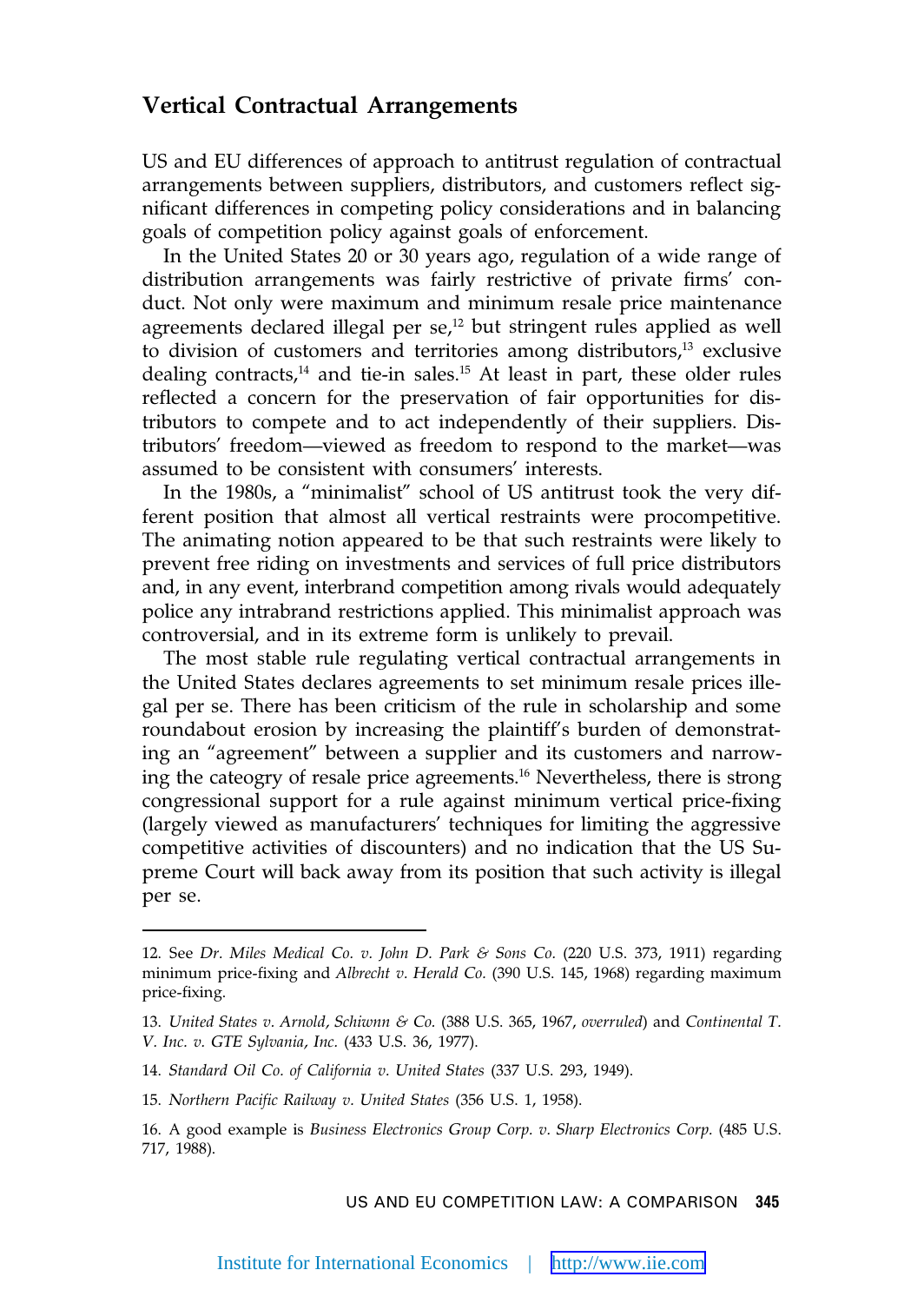A comparable rule of *per se* illegality for vertical customer and territorial allocation has been abandoned (Continental TV, Inc. v. GTE Sylvania, Inc., 433 U.S. 36, 1977). Conservative economic analysis has successfully made the case that such restrictions are often designed to protect the investment of distributors against free-riding challengers who make no comparable investment. As a result, US courts will not entertain a challenge to vertical territorial and customer allocation unless the manufacturer accounts for a very large portion of the market—probably at least 30 or 40 percent—and some courts may require a further showing that the other major competitors followed a similar plan and the effect was to facilitate producer cooperation. Therefore, few challenges to such arrangements have been successful in the last decade. Similarly, exclusive dealing contracts (providing that the supplier will not set up a second distribution outlet in a defined area) are treated under a lenient rule of reason and seldom successfully challenged.

Restrictions on tie-in sales in the United States have waxed and waned. In the 1950s and 1960s, the law was interpreted stringently against arrangements to force distributors or customers to take unwanted products, largely on grounds that it prevented competitors of the seller from competing on the merits for business in the tied product (Northern Pacific Railway v. United States, 356 U.S. 1, 1958, n. 24; United States v. Loews, Inc., 371 U.S. 38, 1962). The fenced-out competitors' right of access was equated with the consumers' right to choose. The market power of the firm that was coercing purchase of the unwanted product was often modest. At that time, most illegal tie-ins were invalidated under the modified per se rule. More recently, the law has eased so that, for the modified per se rule to apply, the tying firm must have substantial market power in the market for the tying product (again, probably at least in the 30 percent range; see Jefferson Parish Hospital District No. 2 v. Hyde, 466 U.S. 2, 1984). The plaintiff's burden of demonstrating that there are in fact two products and that the defendant used its power over the first to force the second on buyers has become substantial. Still, a tie might be defensible or at least not subject to the modified per se rule if a defendant can show that the conduct is necessary to respond to the market (Jefferson Parish, 466 U.S. 2, 1984, 25, notes 41 and 42).

The US Supreme Court in Eastman Kodak v. Image Technical Services, Inc. (504 U.S. 451, 1992) reaffirmed its commitment to prohibit tie-in sales where the necessary conditions are met. The Kodak case is unique in that it concerned an intrabrand aftermarket (tie-in of services to spare parts), and the Court rejected conservative economic theory that competition in the interbrand original equipment market would guarantee responsive behavior in the aftermarket.

In the European Union, development of the law on vertical restraints was much influenced by the goal of assuring market integration among the nations of Europe. The influence of that objective is most apparent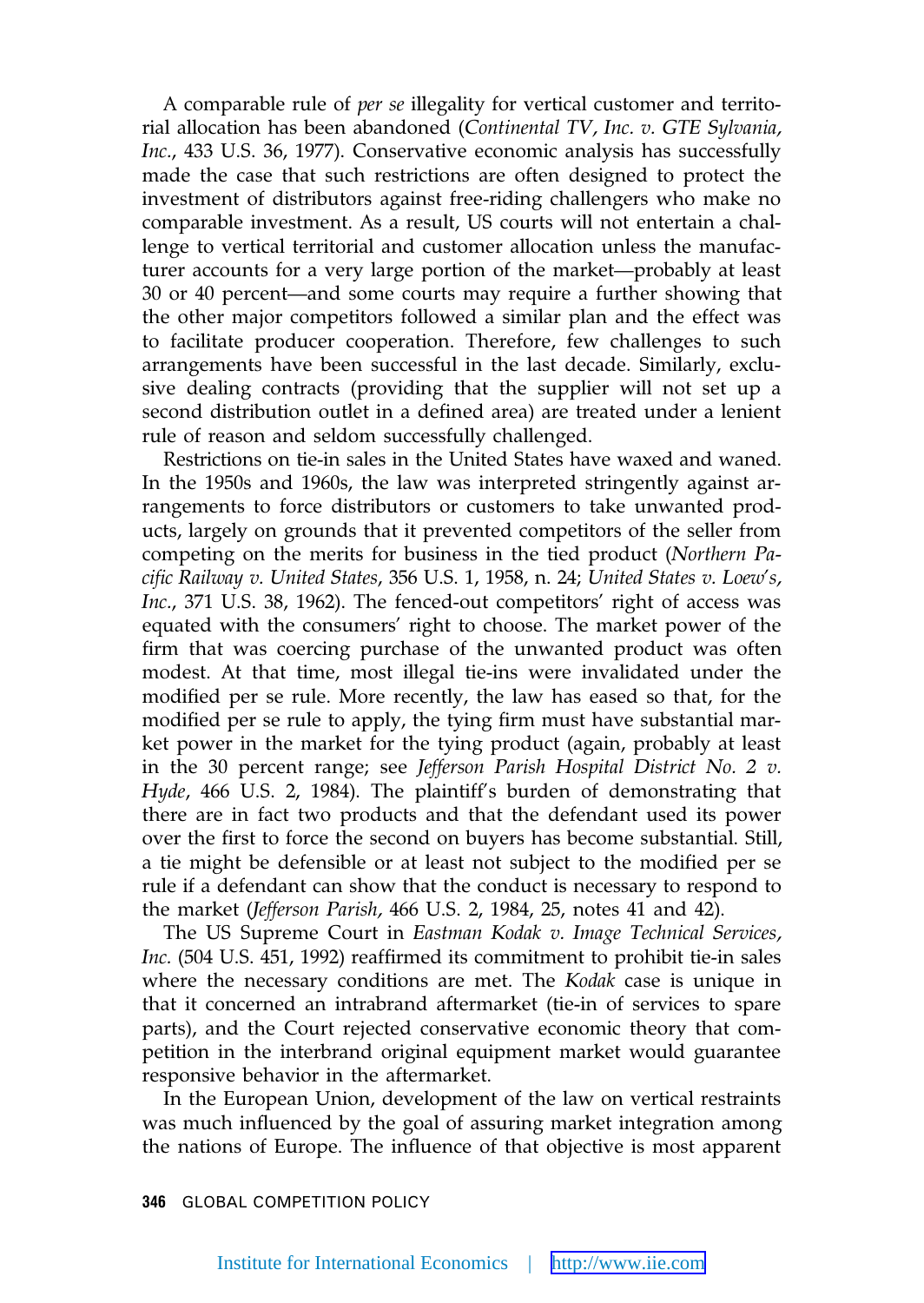in connection with territorial restraints. In the famous case of Consten and Grundig v. Commission (cases 56, 58/64, 1966, ECR 299), the European Court of Justice held that no firm may have airtight territorial restraints at member-state borders because such restraints impair the movement of goods across state lines. The Court of Justice affirmed the exclusion of evidence of interbrand competition and ignored arguments about the necessity of territorial restriction to prevent free riding on the investments of existing distributors (Bermann, Goebel, Davey, and Fox 1993, 634-35). Many other cases have reinforced the conclusion that tight territorial allocation at member-state lines is among the most egregious of restraints in the Union. Intra-Community export restraints, or agreements such as those for dual pricing (a higher price for goods to be exported), are illegal for the same reason—they block or discourage the flow of parallel imports (see Distillers Co. Ltd. v. Commission, case 30/78, 1980, ECR 2229). In other areas of the law, there is greater congruence between US and EU law. For example, in both, agreements to maintain resale prices are illegal.

Block exemptions cover exclusive distributorship and exclusive purchasing arrangements.17 Regulations state what clauses must be included and excluded to get the benefit of the block exemption. Selective distribution is not covered by block exemption but is generally allowed as long as the manufacturer does not restrict the number of distributors to be designated (Metro SB-Grossmarkte GmbH & Co. KG v. Commission, case 75/84, 1986, ECR 3021).

In the European Union, tie-ins and fidelity rebates are treated under Article 86—that is, as an aspect of dominate-firm behavior—and are normally illegal if they increase the share of the dominant firm and do not pass a stringent test of objective justification (Hoffmann-LaRoche v. Commission, case 85/76, 1976, ECR 461; Tetra Pak International SA v. Commission, C-333 94P, [1996] ECR I- \_\_, 16 November 1996).

The European Union is reexamining its law on vertical restraints. The Commission adopted a Green Paper on vertical restraints in January 1997 and has asked for comments on four options: maintaining the current approach, widening the block exemptions, focusing the block exemptions, and reducing the scope of Article 85 (1).

### Mergers and Joint Ventures

Prevention of mergers and joint ventures that threaten anticompetitive changes in market structure has been a centerpiece of American competition enforcement. Levels of enforcement have varied widely, from

<sup>17.</sup> Commission Regulation 83/83 O. J. L 173/1 (30 June 1983); Commission Regulation 84/ 83, O. J. L 173/5 (30 June 1983).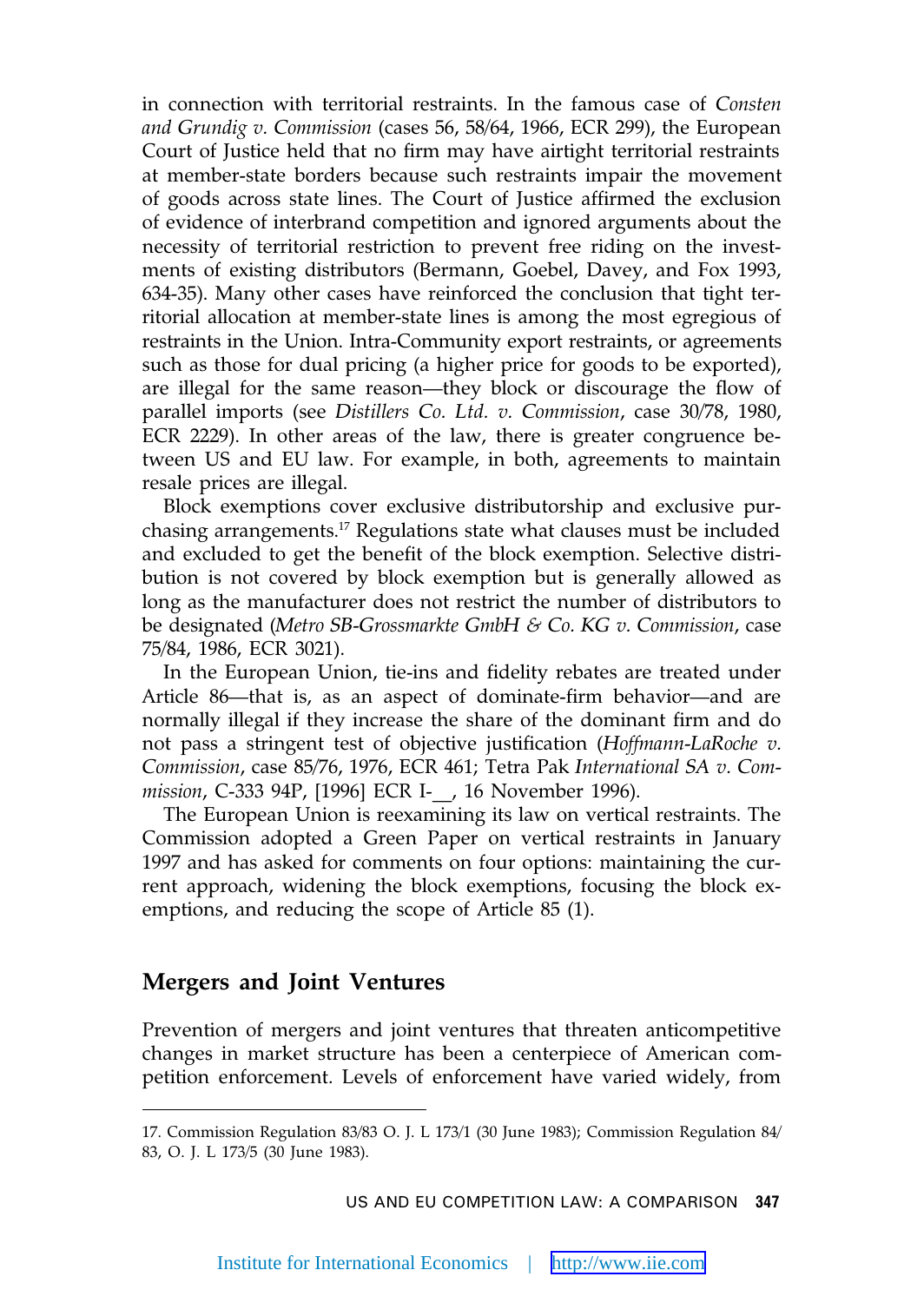extremely lax in the 1920s and 1980s to exceptionally vigorous in the 1960s. Overall, many believe that the reason most American industries are less concentrated than counterpart industries in Europe and Japan is because of enforcement and the threat of enforcement of antimerger restrictions.

The history of enforcement against mergers in the European Union is entirely different. At the genesis of the European Community, there was no concern about mergers. The founders did not believe that bigness was a problem but rather were concerned about inefficient smallness resulting from the balkanization of markets (Bermann et al. 1993, chapter 24). Even as to bigness, the solution was thought to be regulation rather than deconcentration. Thus, mergers were often welcomed, especially cross-border mergers that could help integrate the Common Market. To the extent that the Community seriously considered merger enforcement, it focused upon a concern that mergers would lead to abuse of dominant power. Eventually, mergers were considered an appropriate concern for EC law. Only after many years were the member states prepared to cede sovereignty, and thus national policy initiatives necessary for a Community-wide merger policy. In 1989 the Council of Ministers agreed on a merger regulation<sup>18</sup> still focused primarily on singlefirm dominance. When the law applies, it supersedes member-state merger laws (Bermann et. al. 1993, 859-60), in contrast to the US system of dual federal-state enforcement.

American case law and guidelines with respect to mergers focus primarily on a concern that mergers might lead to undue concentration, which in turn would facilitate the exercise of market power. Market power is the ability-profitably to maintain prices above competitive levels for a substantial period and is thought to occur when barriers are high and either there are so few firms in the market with entry barriers that they can implicitly coordinate their actions or when a single firm unilaterally gains power.

US case law tends to find violations in three types of mergers:

- Direct horizontal mergers between competitors. Serious scrutiny begins where the combined market share of the merging parties is roughly 20 percent in a concentrated market with significant barriers to entry (US Department of Justice and Federal Trade Commission 1992).
- **n** Mergers between customers and suppliers. Serious scrutiny starts when each firm accounts for 20 percent or more of the market and there are significant barriers to entry (Fruehauf Corp v. FTC, 603 F.2d 345, 2d Cir., 1979).

<sup>18.</sup> Council Regulation 4064/89, O. J. L 395/1 (30 December 1989), corrected, O. J. L 257/ 14 (21 September 1990), amended effective 1 March 1988, Council Regulation 1310/97 (30 June 1997).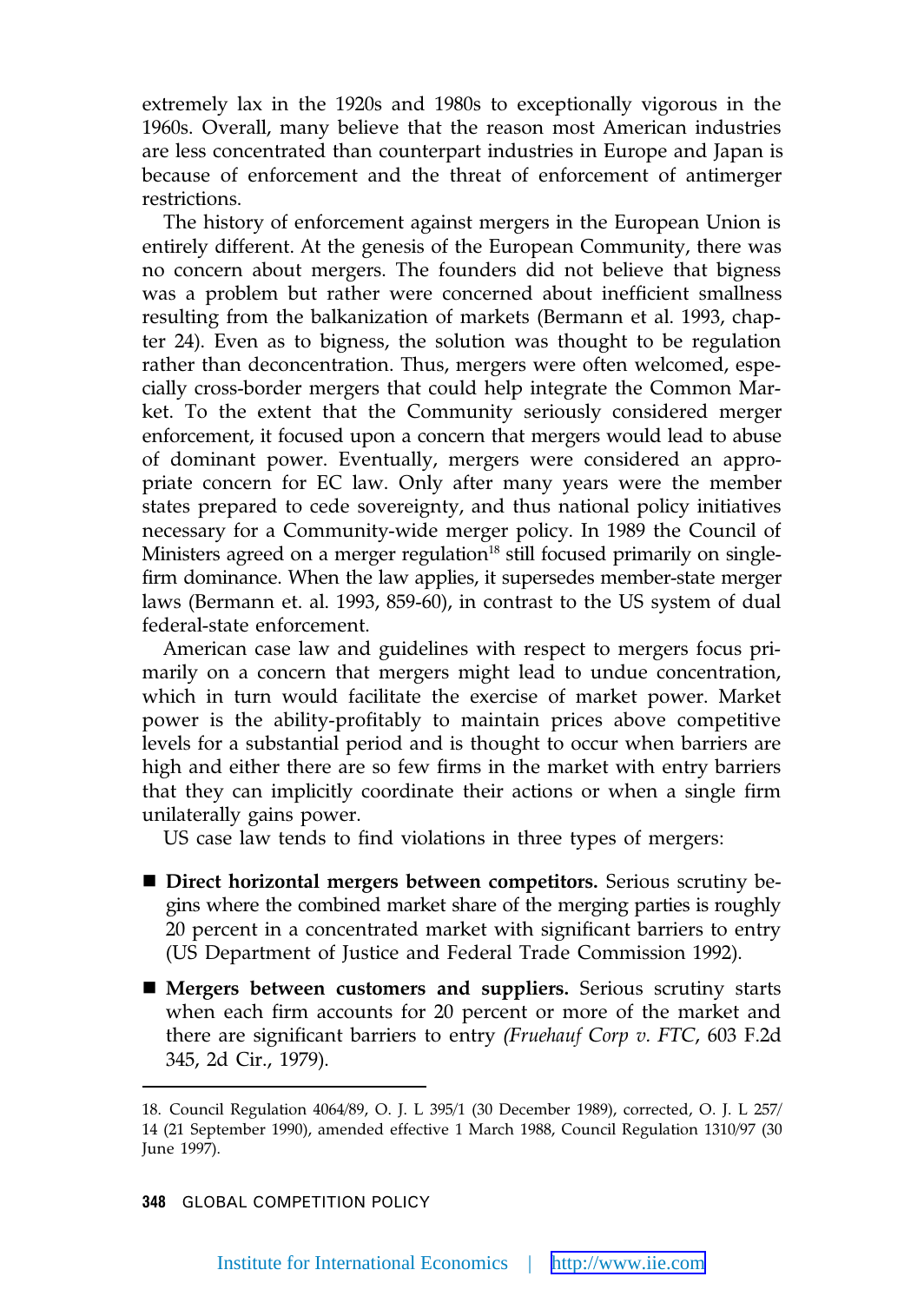**n** Conglomerate mergers. Violations are effectively limited now to situations in which one of the merging parties would have entered the market of the other if the merger did not occur, or one of the parties exerted a procompetitive effect from the edge of the market, thus producing a potential horizontal problem (United States v. Marine Bancorporation, 418 U.S. 602, 1974). A substantial majority of merger actions involves horizontal mergers where there is a threat that concentration will lead to coordinated anticompetitive action.

At least in the older cases, there was no opportunity to claim efficiencies as a moderating factor.<sup>19</sup> The American enforcement agencies are willing to take efficiencies into account in the exercise of prosecutorial discretion, but their overall attitude has been skeptical. Efficiency claims must be "merger-specific" (not achievable through some less anticompetitive arrangement) and must be verifiable. The efficiency gains must be sufficient to prevent any consumer harm.

When a company or one of its divisions is "failing," restrictions on mergers and joint ventures are loosened. However, the definition of a failing firm or division under US law is extremely demanding. The firm must show that it is unable to meet its financial obligations in the near future (i.e., it is virtually in bankruptcy), that it could not reorganize successfully, and that there is no other buyer tendering a reasonable offer that would keep the firm in the market and create a less-severe danger to competition (US Department of Justice and FTC 1992; Citizens Publishing Co. v. United States, 394 U.S. 131, 1969). In court, it is rare that US firms can successfully assert a failing-company defense. As to situations in which there is chronic overcapacity (so-called "distressed industries), there is no provision in US law or guidelines for more lenient antitrust treatment.

With respect to joint ventures, US law is generally lenient. When two firms otherwise unable to enter the market on their own join forces to create a new competitor, that transaction is probably legal. Problems arise principally when the two firms are already in the market and combine forces, perhaps claiming achievement of efficiencies, and try to characterize their combination as a joint venture rather than as a merger. It is mainly these joint ventures that have been challenged under American law. For some time, it was thought that a joint venture between a firm in the market or one committed to entry and another firm that appeared unlikely to enter but that remained a potential competitor might

<sup>19.</sup> In recent years, lower courts in the United States have been willing to entertain claims of efficiency, but no merger, otherwise illegal, has been allowed on the basis of an efficiency claim (FTC v. Universal Health, Inc., 938 F.2d 1206, 1222, 11th Cir., 1991, and United States v. Rockford Memorial Corp., 717 F. Supp. 1251, 1289-91, N.D. Ill. 1989, affirmed 898 F.2d 1278, 7th Cir., cert. denied, 111 S. Ct. 295, 1990).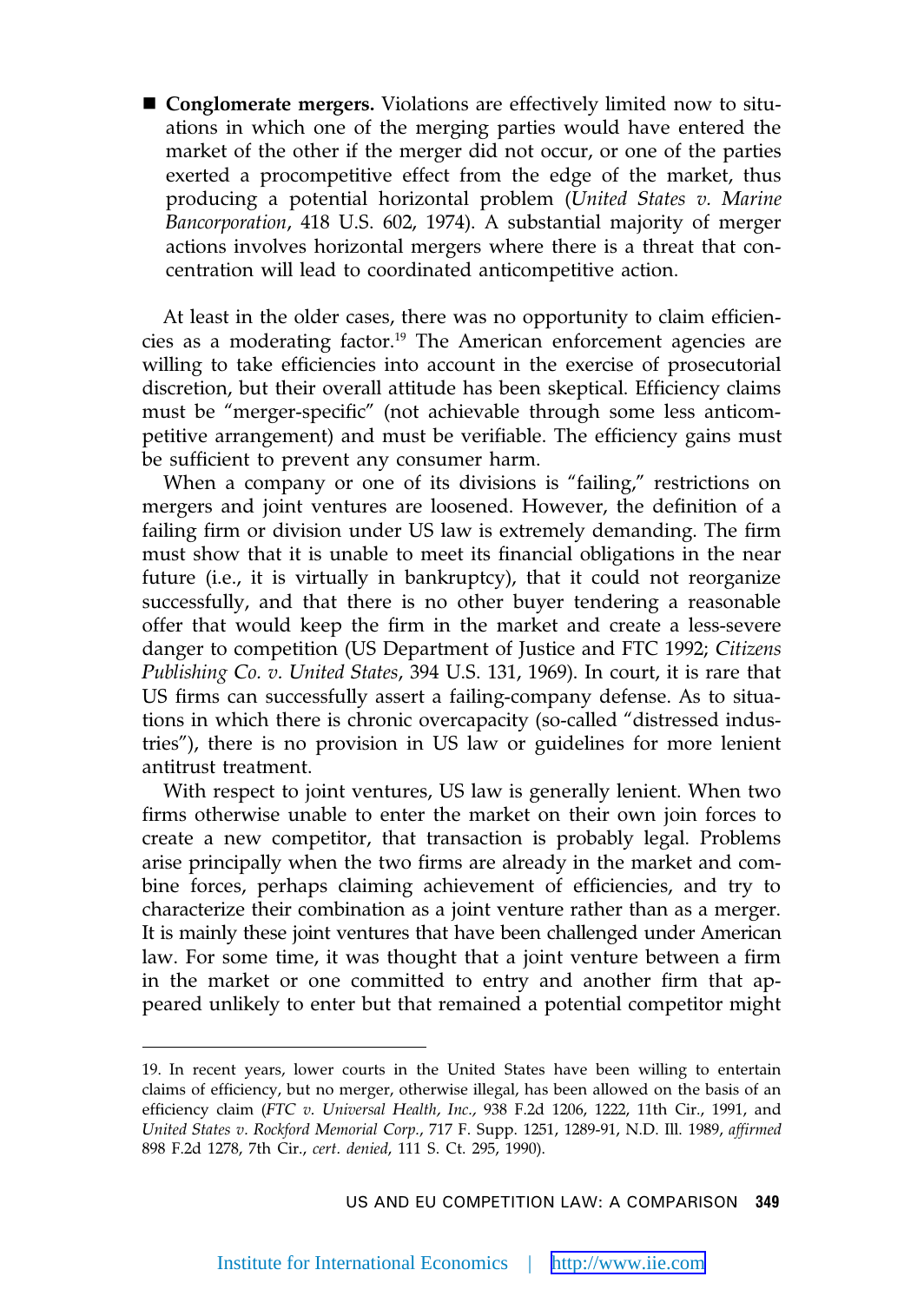be actionable (United States v. Penn-Olin Chemical Co., 378 U.S. 158, 1964). More recently, American courts have imposed so many preconditions on a challenge in the "one-in/one-out" situation—for example, the outside firm must be one of only a few entrants and would have a significant effect on competition if it entered independently—that violations of this sort are unlikely to be found (Tenneco, Inc. v. FTC, 689 F. 2d 346, 2d Cir., 1982).

The EC merger regulation, cited above, prohibits mergers that create or enhance "dominance" so as to substantially impair effective competition (Bermann et al. 1993, 862). Language regarding oligopolies or cartellike behavior was consciously omitted from the regulation. Nonetheless, the issue of coverage remains an open one. In Néstle/Perrier (case IV/M 190, Commission Decision 92/553), the Commission articulated and accepted a theory of oligopolistic dominance. This issue is now before the EC Court.

Efficiencies and economic progress are relevant in an examination of competitive effects under the merger regulation, but only if they are "to consumers' advantage and [do] not form an obstacle to competition." In the *de Havilland* case (Commission Decision 91/619, O. J. L 334/ 42, 5 December 1991)—the first merger struck down under the merger regulation-the Commission avoided the question of efficiencies. Without deciding whether efficiencies could be a defense, it examined the record in the case and concluded that the combined firms would produce no substantial efficiencies. The Commission's approach is perplexing in that it referenced economies of scope without identifying them as such and expressed fears that realization of this advantage would disadvantage the single-line competitors.

The EC merger law has not yet squarely addressed a failing-company claim or a "distressed industry" claim. Political considerations seem to penetrate the EU decision-making process more easily and frequently than in the United States, and therefore it is more likely that industrial policy will creep into the decisions and influence outcomes, despite language that may appear, on the surface, faithful to the standards of the merger regulation.

As in the United States, joint ventures of various sorts are treated leniently under EC law. Cooperative joint ventures (those not treated as mergers) are rather liberally exempted under Article 85(3), although the Commission often exacts conditions, such as striking exclusivity clauses, that US law would not be likely to treat as anticompetitive. Exemptions are granted only for a term of years so that surveillance of cooperative joint ventures continues.

Under the stewardship of a talented merger task force (the staff in the Competition Directorate that analyze the mergers and make recommendations), EC merger law shows increasing sophistication. By the nature of the Commission system, however, the law is not insulated from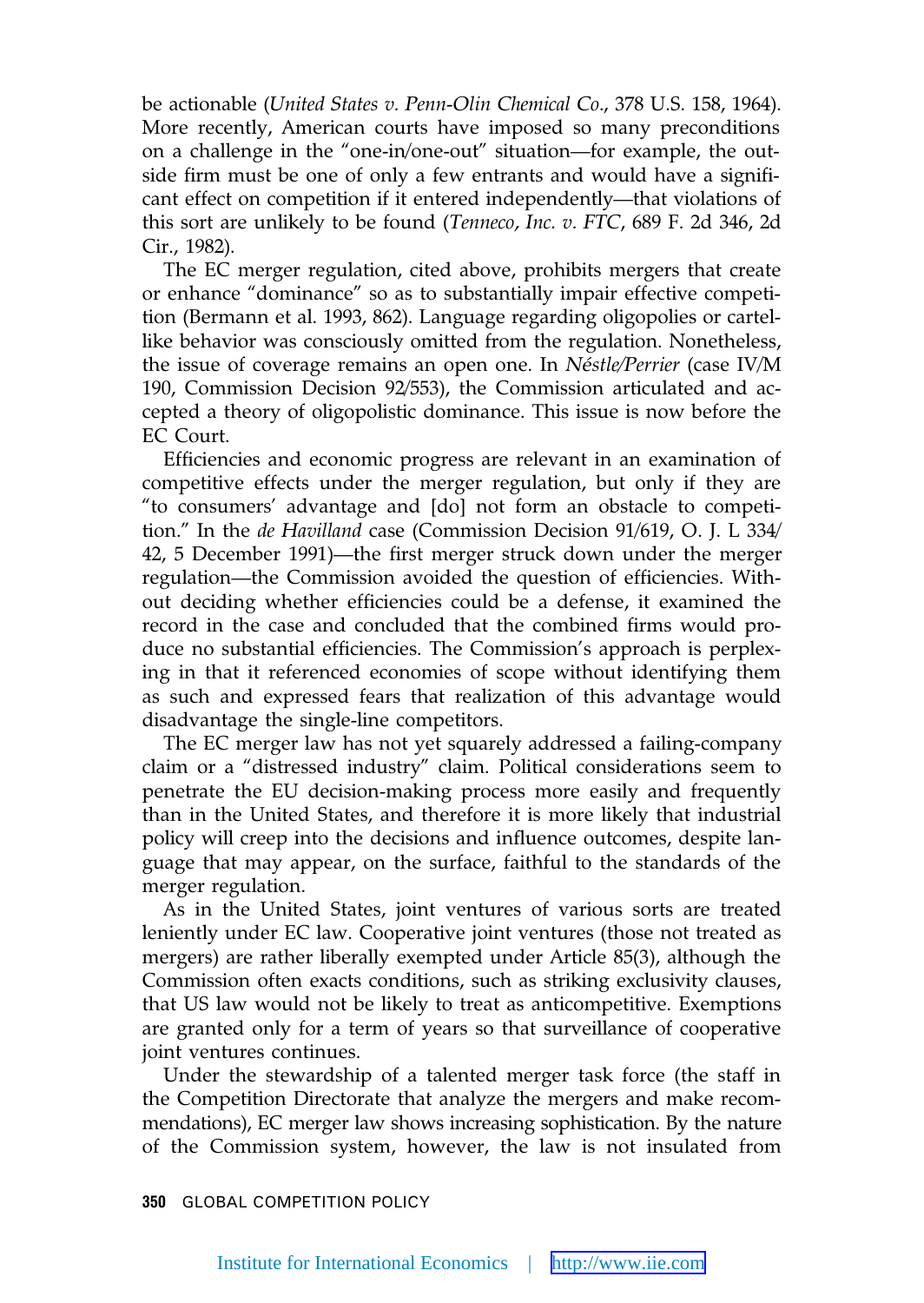political influence, leading some contingents to advocate for an independent antitrust agency.

#### Predation

Price predation is a strategy to injure competitors by low prices, strategic exclusion, or other means of forcing rivals to bear costs that the predator does not incur itself, thereby enhancing or entrenching its market power. Almost all predatory pricing behavior involves extremely low pricing.

A definition of unacceptable predatory behavior has been far more controversial in the United States than in the European Union. Moreover, EU treatment of predation, consistent with EC law generally, suggests a concern to protect competitors as well as future consumers from both exclusionary and exploitative abuses.

Elements of predatory pricing ordinarily include pricing below some appropriate measure of costs and some indication of exclusionary or monopolistic intent. There is increased recognition in the United States that cases or rules restricting undesirably low pricing must be carefully considered so as to avoid law enforcement that chills or deters vigorous, aggressive pricing—that is, the essence of behavior that the antitrust laws are designed to protect.

To prove predation in the United States, many courts require evidence that the defendant charged prices below reasonably anticipated marginal cost. Because marginal cost is difficult to measure, many courts use average variable cost as its surrogate.<sup>20</sup> In some parts of the United States, prices above average full cost can still constitute a violation particularly where there is evidence of intent to destroy competitors and/ or high barriers to entry so that a predatory campaign is plausible.<sup>21</sup>

Even when prices are below some acceptable level, some US courts have concluded there can be no predatory pricing if actual or potential rivals are so numerous that a predator would not be able recoup its investment in low prices after some or all existing rivals are eliminated. A Supreme Court case-Brooke Group v. Brown & Williamson Tobacco (509 U.S. 209, 1993)—declares the ability to recoup an essential factor.

<sup>20.</sup> Marginal cost is the increment to total cost that results from producing an additional item of output (see Northeastern Tel. Co. v. AT&T, 651 F. 2d 76, 87, 2d Cir., 1981, cert. denied, 455 U.S. 943, 1982); variable costs are the sum of all costs that vary with output, excluding overhead, depreciation, taxes, and similar items (Morgan v. Ponder, 892 F.2d 1355, 1360, n.11, 8th Cir., 1989).

<sup>21.</sup> For a summary of applicable US rules, see Barry Wright Corp. v. ITT Grinnell Corp. (724 F.2d 227, 1st Cir., 1983).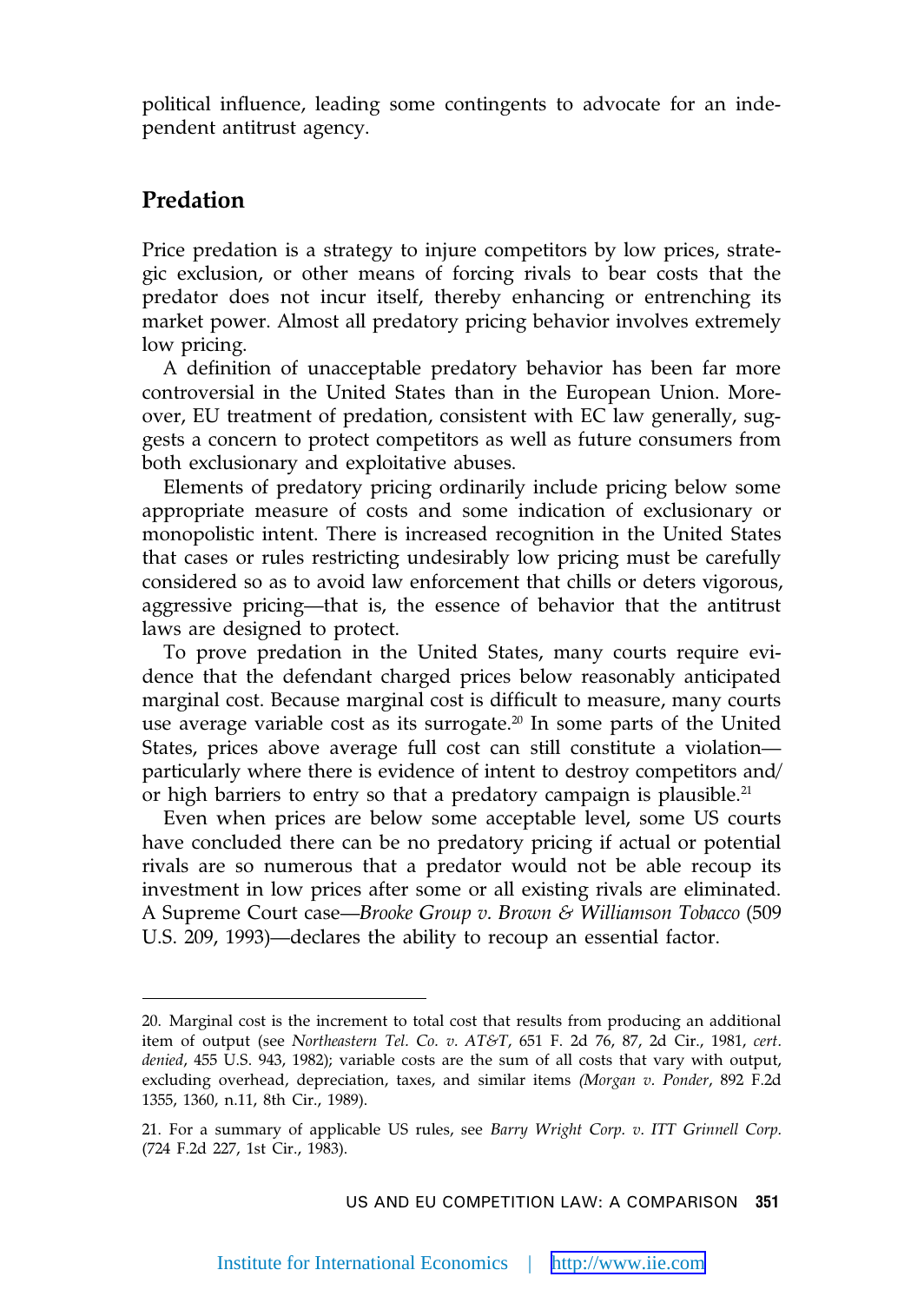In combination, these two tests—sales below average variable cost (at least in most jurisdictions) and a market structure conducive to recoupment have made it extremely difficult for a plaintiff, whether government or private party, to win an antitrust challenge based on low pricing. The consensus appears to be that predation is not a promising area for aggressive law enforcement.

The European Union employs a different standard. In AKZO (1991 ECR I-3359), AKZO and its competitor, ECS, sold organic peroxide, the former primarily to plastics manufacturers and the latter for flour. When ECS started selling to AKZO's plastics customers, AKZO began to price low—sometimes below average variable cost—to ECS's flour customers in order to discipline ECS.

AKZO was found to have abused its dominant position. The Court's opinion indicated that such abuse can occur with a campaign designed to eliminate a competitor by pricing below average variable costs, or even above average variable costs but below average total costs. It was unlikely that ECS would have been eliminated and, even if it were, there was another important competitor in the market and AKZO probably could not have recouped its profits lost in the siege of predation. The EU court focused on the problem of eliminating or disciplining a competitor in contrast with US jurisprudence, which reflects the worry that legal "protection" against a competitor's low prices is likely to be costly to consumers, who are denied the advantage of low pricing. The reasoning and concerns of the Court of Justice in AKZO are confirmed in Tetra Pak, which held that recoupment is not a necessary element of a price predation case (Tetra Pak International SA v. Commission, C-333 94P, [1996] ECR I- \_, 14 November 1996).

#### Enforcement Levels

In many respects, US and EC substantive law is quite harmonious. Crossfertilization of thinking among scholars and practitioners across the Atlantic is likely to further this convergence. However, substantive law diverges at a number of points as noted; the enforcement system has many differences, and enforcement levels are quite different.

Even in the 1980s, when US enforcement was dominated by a "minimalist" enforcement attitude, there were over 500 lawyers and economists in the Antitrust Division of the Department of Justice and a similar number engaged in competition enforcement at the Federal Trade Commission. Enforcement against cartel behavior and large horizontal mergers has been constant. In the late 1980s during the Bush administration, and the 1990s under the Clinton administration, a broad range of antitrust enforcement activities has been resumed. In addition, state attorneys general and private parties continue actively to challenge anticompetitive

#### 352 GLOBAL COMPETITION POLICY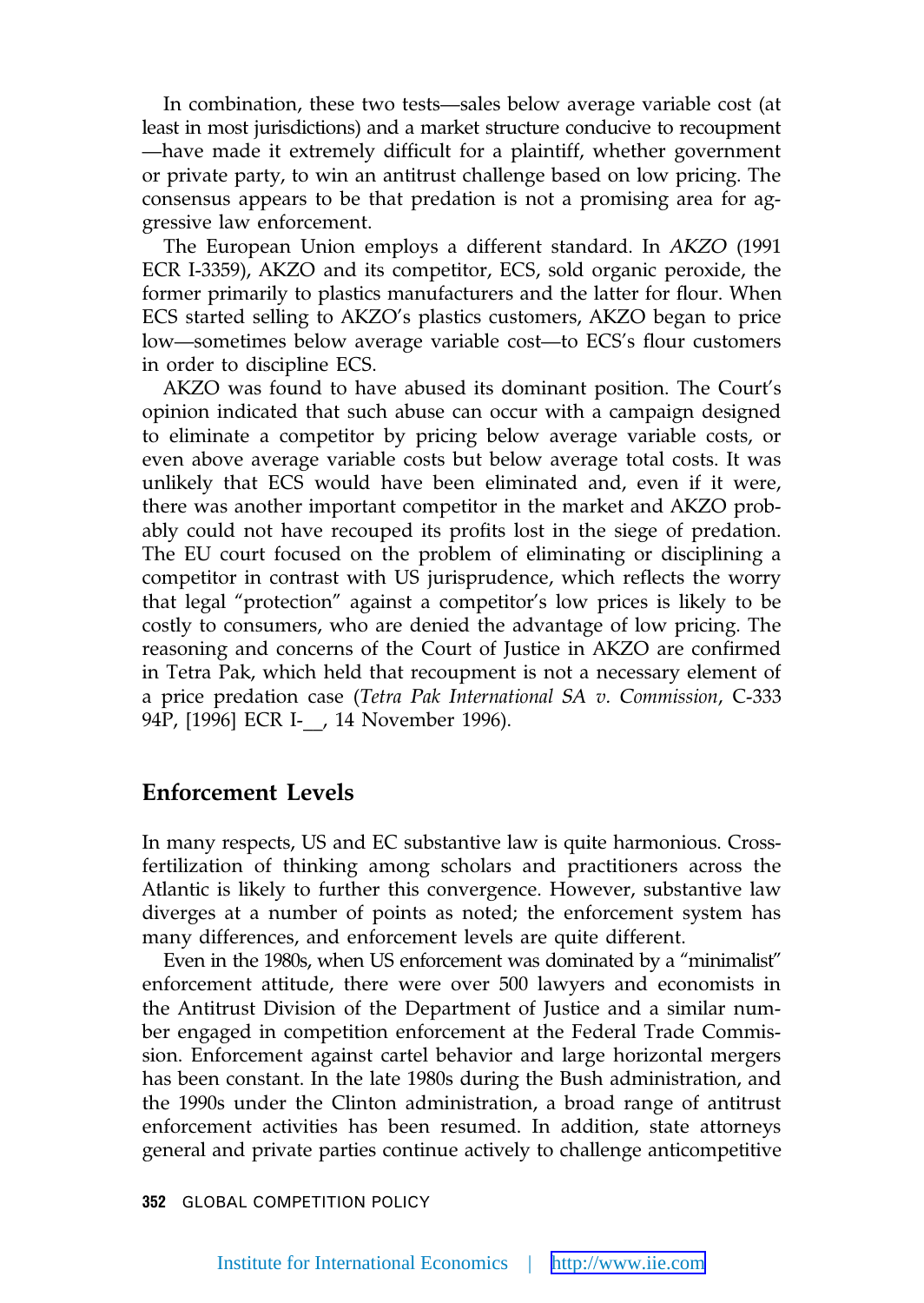behavior. Even with sharp drops in private enforcement that have occurred over the last 20 years, there are still approximately 1,000 private treble-damage and injunction cases filed annually in the United States.

Compared with those in the United States, enforcement levels in the European Union, especially against cartels, are low. Competitors' complaints trigger most proceedings to the EC Commission, other than those involving mergers. All mergers that pass the high threshold of "Community dimension" are reviewed by the Commission, but there have been only about eight cases that have resulted in a flat prohibition order. A number of other cases involved consent arrangements where some portion of the merged assets were spun off or other relief was accepted.

There is no provision under EC law itself for private antitrust action, but Articles 85 and 86 allow suits in member states for damages or injunctive relief in accordance with whatever procedures and remedies the member-state law provides. Some EU officials and others advocate greater use of private actions.

## Conclusion

In sum, US and EC competition laws have many similarities, but the substantive center of gravity of each is unique. EC competition law is derived from the impulse for market integration and is closely connected with the EC principle of free movement of goods and services across member-state lines. It seeks to preserve opportunities for small and middlesized business, though it is also motivated by concerns for efficient businesses and for consumers' interest.

Moreover, analysis of cases in the European Union has been less technical than in the United States. The Commission and the Court readily presume dominance and increases in dominance without the kind of factual record that might be required in the United States.

The intensity of enforcement is much lower in the European Union than in the United States. Competitors' complaints and notifications of agreements are the principal triggers of official activity, and minimal resources are devoted to anticartel activity. Resources are devoted to mergers, but few challenges are made. This contrasts with the United States, where anticartel activity is much greater and many more mergers are challenged or subject to spinoff requirements.

Procedurally, the enforcement regimes are quite different. While both are affected by politics, in the United States enforcement is more likely to be influenced by the political philosophy current in the administration rather than direct interference in particular cases. In the European Union, enforcement activity and disposition of cases is more likely to be swayed by ad hoc political influences brought to bear by one of another